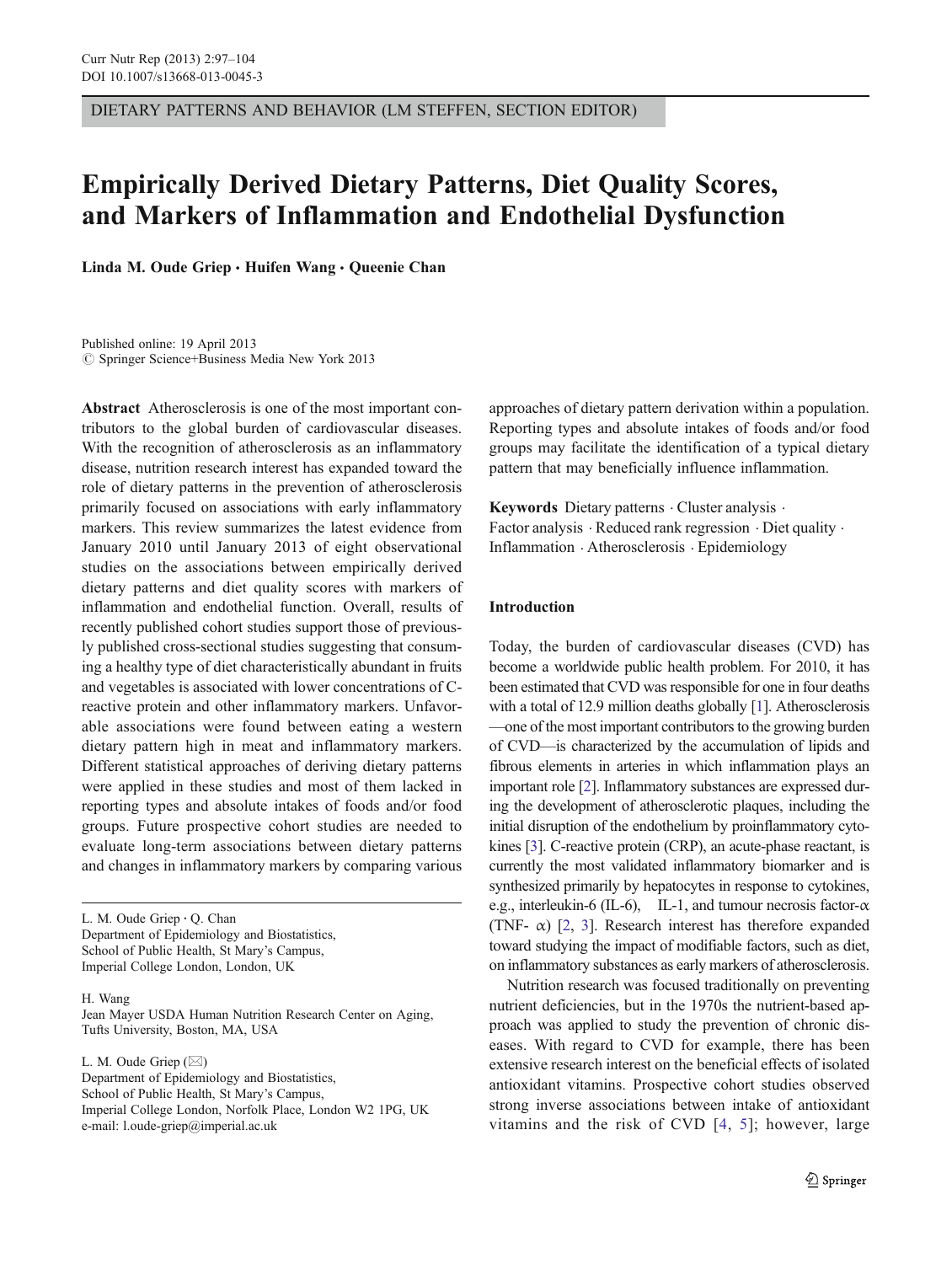intervention studies using isolated vitamin supplements could not replicate these positive findings [\[6](#page-7-0), [7](#page-7-0)]. Nutrients are generally strongly correlated with their dietary sources and the magnitude of the effects of single nutrients on CVD may be too small to detect significant differences beyond confounding and measurement error. Nutrition research has therefore shifted towards studying the synergistic effects of complex whole foods and dietary patterns, acknowledging the reality of the human diet and its usefulness in translating science into dietary recommendations [[8,](#page-7-0) [9](#page-7-0)]. The dietary pattern approach provides a comprehensive understanding of studying complex chronic diseases, such as inflammation and endothelial dysfunction, influenced by multiple dietary factors.

Despite the rapid advances in nutritional epidemiology during the last decades, the role of diet in the aetiology of atherosclerosis is still poorly understood. Evidence linking empirically derived dietary patterns and diet quality scores with markers of inflammation and endothelial dysfunction has emerged since 2001 [[10](#page-7-0)••]. The findings of cohort studies published through 2010 on dietary patterns and markers of inflammation and endothelial dysfunction have been summarized recently [\[10](#page-7-0)••]. These reviews concluded that previously published cohort studies on dietary patterns and markers of inflammation originated primarily from the United States, were cross-sectional in design, with CRP as the most extensively examined inflammatory marker, and used different approaches to derive dietary patterns [[10](#page-7-0)••]. The different approaches used for defining dietary patterns, however, have influenced the results and interpretation [\[11](#page-7-0)•]. This review summarizes the most recently published studies (from January 2011 until January 2013) in nutritional research on associations between empirically derived dietary patterns and diet quality scores with markers of inflammation and endothelial function by considering various approaches of operationalizing dietary patterns.

## Differences in Approaches of Dietary Pattern Derivation

During the past decade, dietary patterns analysis has been applied in many population studies generally based on selfreported food frequency questionnaire data [[12\]](#page-7-0). Exploratory (a posterior or empirical) and hypothesis-oriented (a priori) approaches have been used to derive dietary patterns. Rather than being superior to one or the other, these approaches are designated to answer different study questions [[11](#page-7-0)•, [12](#page-7-0)–[14](#page-7-0)].

Cluster and factor analyses are two statistical approaches that are mostly used for a posteriori pattern derivation. These approaches encompass important differences; cluster analysis groups individuals based on similarities in their dietary intake, whereas factor analysis identifies highly correlated food or food groups and scores individuals on those factors [[11](#page-7-0)•]. However, *a posteriori* dietary patterns derived by these two approaches are largely data-driven which result in dietary patterns characteristic only for the population under investigation. Therefore, they may not well explain the variance between dietary patterns and health outcomes and may fail to be good predictors of health [\[13](#page-7-0)].

Reduced rank regression (RRR) is a relatively newly applied statistical approach in nutritional epidemiology for dietary pattern derivation [\[15](#page-7-0)]. Reduced rank regression identifies foods or food groups in a study population that explain the maximized variation of a priori selected set of responses, e.g., nutrients that have been consistently linked to disease etiology. By integrating a priori knowledge in a posteriori dietary patterns derivation, RRR may serve as a better disease predictor. For all a posteriori derived dietary patterns, however, the lack of generalizability across study populations and health outcomes remains an important weakness.

Score-based dietary patterns are based on a priori knowledge of a set of dietary components [\[11](#page-7-0)•, [13,](#page-7-0) [14\]](#page-7-0). For each individual, a summary index is calculated by crediting higher intake of foods or food-groups considered as healthy, but penalizing overconsumption of those unhealthy [\[11](#page-7-0)•]. Various dietary indices have been developed to assess overall diet quality, such as the "Healthy Eating Index," "adherence to the Mediterranean diet score," and "Dietary Guidelines Adherence Index" [[11](#page-7-0)•, [13](#page-7-0), [14](#page-7-0)]. Hypothesis-oriented scores based on the prevailing evidence of diet-disease associations may fit better for analytic purposes. Selection of dietary components to be included in the index is complicated; results may be explained by an emphasized single component or be attenuated by including irrelevant dietary components. Diet quality indices may differ slightly across countries given differences in Dietary Guidelines, but generally the evidence is consistent regarding the dietary components to encourage or to limit. Diet quality indices allow comparability across cohorts as the scoring is not driven by the population but are limited in capturing their characteristic dietary components.

# Methods

A literature search of the PubMed database of the U.S. National Library of Medicine was conducted to identify relevant studies evaluating associations between empirically derived dietary patterns, diet quality scores, and markers of inflammation. Combinations of the terms "dietary patterns," "food patterns," "factor analysis," "cluster analysis," "principal component analysis," "reduced rank regression," diet quality," "diet scores," "inflammation," "C-reactive protein," and "endothelial function" were used. The search was limited to English-written publications of observational studies published between January 2011 and January 2013. The titles and/or abstracts from the retrieved articles were reviewed to evaluate whether they should be included. Reference lists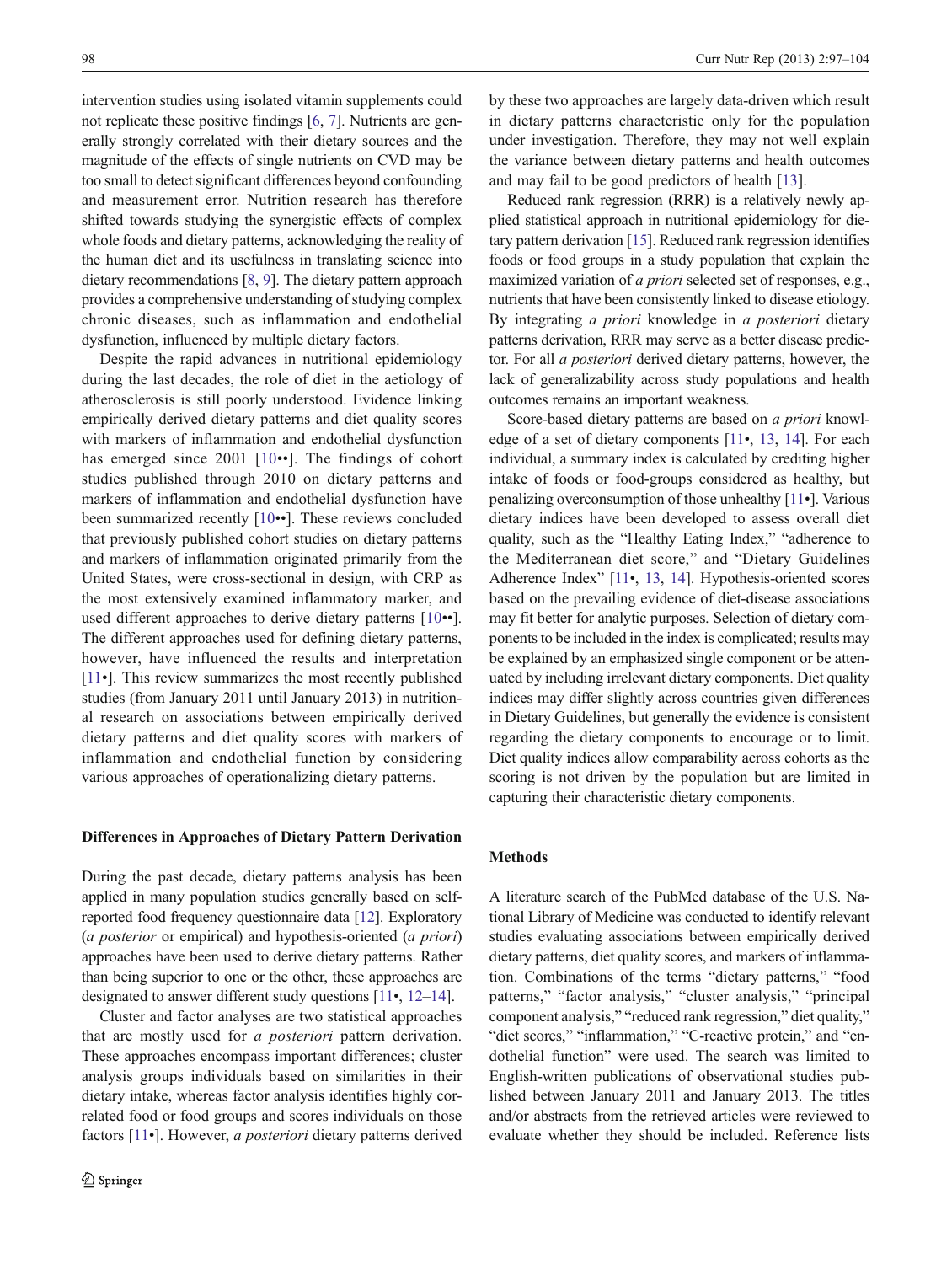from selected articles also were reviewed for identification of any additional papers not retrieved via the PubMed search. Finally, eight studies published since 2010 were included in this review and are summarized according to the used approach of dietary pattern derivation in Table [1](#page-3-0).

#### Dietary Patterns and Markers of Inflammation

#### Factor Analysis

Factor analysis or principal component analysis most often were used to derive dietary patterns. Among 9,545 Japanese middle-aged participants of the J-MICC study (2011), participants with higher scores of a healthy dietary pattern had lower CRP concentrations (logarithmically transformed CRP of 0.40 mg/l in men and 0.29 mg/l in women) compared with those with lower scores (0.45 mg/l in men, P for trend 0.01; 0.30 mg/l in women, P for trend 0.06 in women) [\[16](#page-7-0)]. A healthy dietary pattern was characterized by high factor loadings for fruits and vegetables, but no absolute intakes were presented [[16\]](#page-7-0). In 3,978 Chinese men of the SMH Study (2012), participants with a dietary pattern high in fruits, but low in vegetables, had a lower prevalence of elevated CRP, which was defined as  $>3$  mg/l (odds ratio (OR) for top vs. lowest quintile: 0.68; 95 % confidence interval (CI) 0.46-0.99) [\[17\]](#page-7-0). In contrast, a higher prevalence of elevated CRP was found for participants with a high score for an unhealthy dietary pattern high in meat (OR for top vs. lowest quintile: 1.34; 95 % CI 0.91-1.99). A vegetable dietary pattern was not related to the prevalence of CRP [[17](#page-7-0)]. In 981 middle-aged German men of the MONICA/KORA Augsburg surveys (2011), an unhealthy dietary pattern high in meat and beer was strongest correlated to CRP (Spearman correlation coefficient  $r=0.24$ ) but less with IL-6 ( $r=0.19$ ) and IL-18 ( $r=0.11$ ) [\[18\]](#page-7-0). These results have to be interpreted with caution, because correlation coefficients were not adjusted for potential confounders.

In 2,736 relatively young U.S. adults of the CARDIA study (2012), the long-term influences of dietary patterns on  $F_2$ isoprostanes were studied  $[19\cdot \cdot]$  $[19\cdot \cdot]$ . F<sub>2</sub>-isoprostanes, a measure of oxidative damage, are suggested as predictors of coronary artery calcification and are involved in the early development of coronary artery disease [[20](#page-7-0)]. At baseline, a diet high in fruits (average of 3.0 servings per day) and vegetables diet (average of 1.8 servings of green and 0.6 of yellow vegetables) was inversely associated with average (top vs. lowest quintile  $P$  for trend <0.01) and changes (top vs. lowest quintile P for trend  $\leq 0.01$ ) in F<sub>2</sub>-isoprostanes concentrations after more than 15 years of follow-up [\[19](#page-7-0)••]. A dietary pattern high in meat (average of 3.0 servings of red meat per day) was positively associated with  $F_2$ -isoprostanes (P for trend <0.0001). Dietary patterns derived by factor analysis showed that a diet high in fruits and vegetables was associated inversely with concentrations of CRP and other inflammatory markers. Because average intakes of food groups were only reported in the CARDIA study, it is not possible to compare dietary patterns across studies. It is likely that similarly "labelled" dietary patterns differ largely in their food composition; this limits the comparisons across populations and the potential to define a dietary pattern that may beneficially influence concentrations of inflammatory markers.

#### Cluster Analysis

Two cross-sectional studies used cluster analysis to divide participants into groups of comparable dietary patterns. Hlebowicz et al. (2011) derived six dietary patterns characteristic for 4,999 Swedish men and women from the MDC study and found no associations between dietary patterns and CRP [\[21](#page-7-0)]. In women, white blood cell (WBC) count was inversely associated with a "fiber-rich bread" dietary pattern (OR for top vs. lowest quartile: 0.5; 95 % CI 0.33-0.76) and positively associated with dietary patterns characterized by "milk fat" (OR for top vs. lowest quartile: 1.39; 95 % CI 0.97-1.98) and "sweets and cakes" (OR for top vs. lowest quartile: 1.25; 95 % CI 0.96-1.63). Inverse associations of a "low-fat high-fiber" dietary pattern with lipoprotein-associated phospholipase  $A_2$  $(Lp-PLA_2)$  mass were found for men (OR for top vs. lowest tertile: 0.62; 95 % CI 0.40-0.96) and women (OR for top vs. lowest tertile:  $0.69$ ;  $95\%$  CI 0.54-0.87). Lp-PLA<sub>2</sub> mass was positively associated with a dietary pattern characterized by "milk fat" in men (OR for top vs. lowest tertile: 1.50; 95 % CI 1.10-2.05) and by "sweets and cakes" in women (OR for top vs. lowest tertile: 1.29; 95 % CI 1.02-1.62) [\[21](#page-7-0)]. 1,751 U.S. elderly participants of the Health ABC study (2012) were divided in six dietary patterns with comparable concentration of CRP (range 1.4-1.9 μg/ml) and of tumor necrosis factor- $\alpha$ (TNF- $\alpha$ ; range 2.7-3.2 pg/ml) [[22](#page-7-0)]. Participants with a healthy dietary pattern  $(n=319)$ , however, had significantly lower interleukin-6 (IL-6) concentrations of 1.7 pg/ml compared with those with dietary patterns characterized by "sweets and desserts" of 1.9 pg/ml ( $n=289$ ;  $P\leq 0.05$ ) or by "high-fat dairy" of 1.9 pg/ml ( $n=570; P \le 0.05$ ) [\[22](#page-7-0)]. Between these two study populations, two dietary patterns appeared similarly named "sweets and cakes/desserts" and "high-fat dairy products/milk fat" clusters; however, absolute intakes and comprising foods or food groups were not presented.

## Reduced Rank Regression

Reduced rank regression was used in two cohort studies to derive dietary patterns. In the aforementioned study among 981 middle-aged men of the MONICA/KORA Augsburg cohort (2011), an RRR-derived western dietary pattern characterized by high intakes of meat and beer and low intakes of vegetables, fruits, wholemeal bread, nuts, and tea was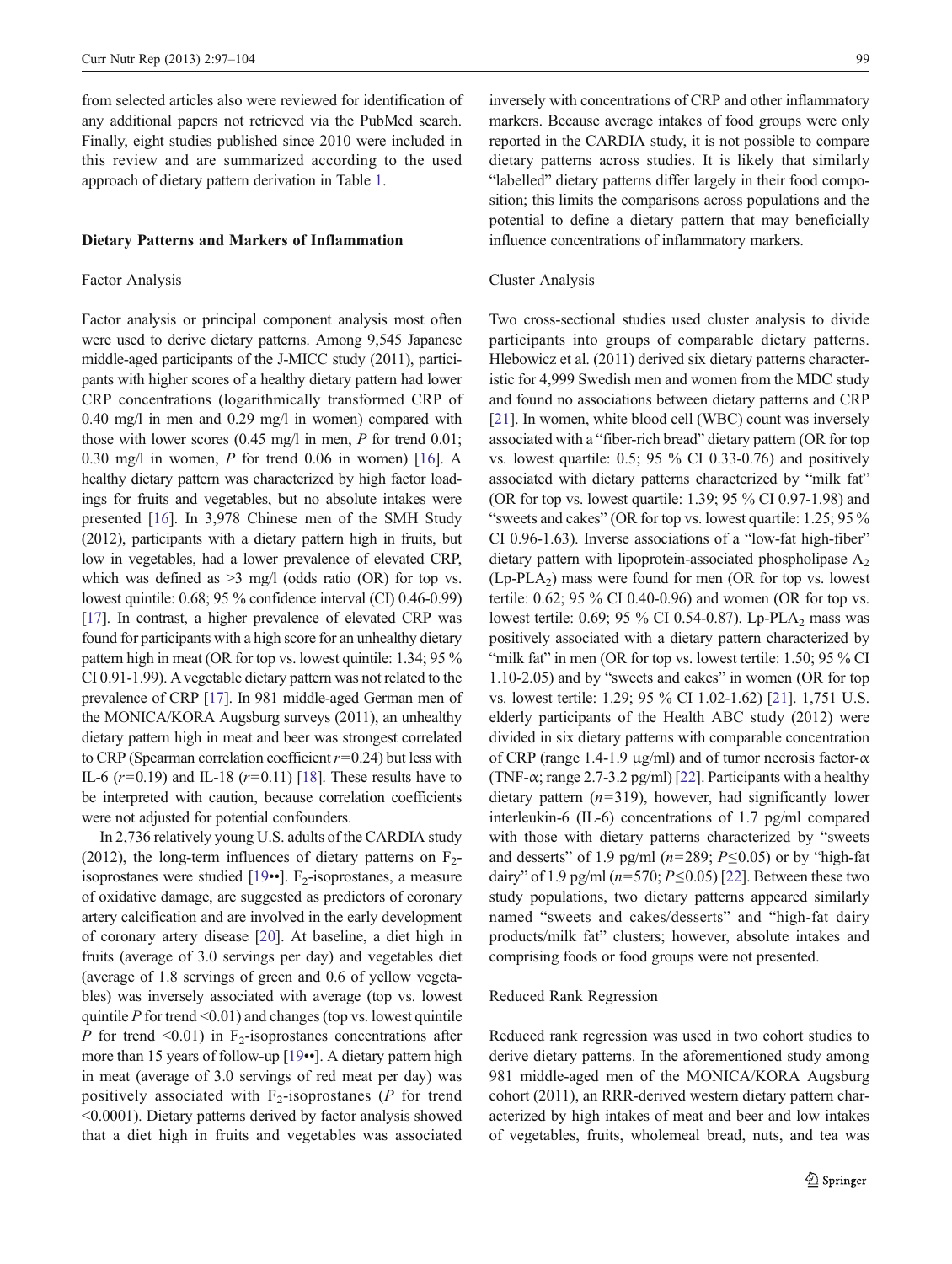<span id="page-3-0"></span>

|                                                                                                                                             | Table 1 Overview of cohort studies on empirically derived dietary patterns and markers of inflammation, published since January 2011 |                       |                                                                                                                                                                                                     |                              |                                                                                                                                                                                                                                                                                                                                                                                                                                                                                                                                                                                                                                               |
|---------------------------------------------------------------------------------------------------------------------------------------------|--------------------------------------------------------------------------------------------------------------------------------------|-----------------------|-----------------------------------------------------------------------------------------------------------------------------------------------------------------------------------------------------|------------------------------|-----------------------------------------------------------------------------------------------------------------------------------------------------------------------------------------------------------------------------------------------------------------------------------------------------------------------------------------------------------------------------------------------------------------------------------------------------------------------------------------------------------------------------------------------------------------------------------------------------------------------------------------------|
| Publication, year<br>$_{\rm Cohort}$                                                                                                        | Population                                                                                                                           | assessment<br>Dietary | Derived dietary patterns                                                                                                                                                                            | Inflammatory<br>marker       | Study design/results                                                                                                                                                                                                                                                                                                                                                                                                                                                                                                                                                                                                                          |
| Factor analysis/Principal component analysis<br>Japan Multi-Institutional Collaborative<br>Cohort (J-MICC) study<br>Nanri et al., 2011 [16] | 9,545 Japanese men and women,<br>aged 40-69 years                                                                                    | FFQ, 46 items         | Western - high in meat and fried foods<br>Healthy - high in fruits and vegetables<br>Bread - high in bread and low in rice<br>Seafood - high in fish and shellfish<br>Dessert - high in confections | <b>CRP</b>                   | No consistent associations were found for the<br>for trend 0.01; 0.3 mg/l in women, $P$ for<br>with a lower score (0.45 mg/l in men, $P$<br>0.29 mg/l in women) compared to those<br>pattern score had a lower average CRP<br>concentrations (0.40 mg/l in men and<br>Participants with a high healthy dietary<br>trend 0.06 in women).<br>Cross-sectional study:                                                                                                                                                                                                                                                                             |
| Shanghai Men's Health Study (SMHS)<br>Villegas et al.,2012 [17]                                                                             | -74 years<br>3,978 Chinese men, aged 40-                                                                                             | FFQ, 81 items         | Vegetables - high in vegetables, beans<br>Fruits - high in fruits, bread, milk<br>Meat - high in meat and fish                                                                                      | CRP                          | score had a higher prevalence of high CRP<br>score had a lower prevalence of high CRP<br>compared to those with a lower score (OR<br>compared to those with a lower score (OR<br>Participants with a high meat dietary pattern<br>Vegetable dietary pattern was not associated<br>Participants with a high fruit dietary pattern<br>Q5 vs. Q1: 0.68; 95 % CI: 0.46-0.99).<br>Q5 vs. Q1: 1.34; 95 % CI: 0.91-1.99).<br>other dietary pattern scores.<br>Cross-sectional study:<br>with CRP.                                                                                                                                                    |
| CArdiovascular Diseases<br>MONItoring of Trends and<br>(MONICA) Augsburg<br>Meyer et al., 2011 [18]<br>Determinants in                      | years<br>981 German men, aged 45-64                                                                                                  | 7-day dietary records | characterized by high intakes of meat and<br>Unhealthy dietary patterns derived by<br>vegetables, fruit, wholemeal<br>bread, nuts, and tea.<br>beer, low intakes of<br>PCR and PLS -                | CRP<br>$_{\rm IL6}$<br>$L-8$ | by PLS) and CRP of 0.29, IL-6 of 0.23, and<br>between unhealthy dietary pattern (derived<br>Crude spearman correlation coefficients<br>Crude spearman correlation coefficients<br>(derived by PCR) and CRP of 0.24,<br>between unhealthy dietary pattern<br>IL-6 of 0.19, and IL-18 of 0.11.<br>Cross-sectional study:<br>IL-18 of 0.11.                                                                                                                                                                                                                                                                                                      |
| Adults (CARDIA) study<br>Development in Young<br>Meyer et al., 2012 [19••]<br>Coronary Artery Risk                                          | 2,736 U.S. men and women, aged 18-30 years                                                                                           | Diet history          | Fruit-vegetable diet<br>High meat diet                                                                                                                                                              | F <sub>2</sub> -isoprostanes | High meat diet directly associated with average<br>with average and changes of F <sub>2</sub> -isoprostanes<br>of fruit-vegetable diet ( $P_{\text{rend}}$ <0.0001) and<br>Fruit-vegetable diet was inversely associated<br>Prospective study (diet year 0/7 vs. average<br>F2-isoprostanes year 15/20 and changes<br>$F_2$ -isoprostanes decreased across quintiles<br>and changes of F <sub>2</sub> -isoprostanes (Q5 vs.<br>increases across quintiles of meat diet<br>Cross-sectional study (year 20):<br>(Q5 vs. Q1: $P_{\text{trend}} < 0.01$ ).<br>from year $15-20$ ):<br>$Q1: P_{wend} < 0.01$ ).<br>$(P_{\mathrm{trend}}{<}0.0001)$ |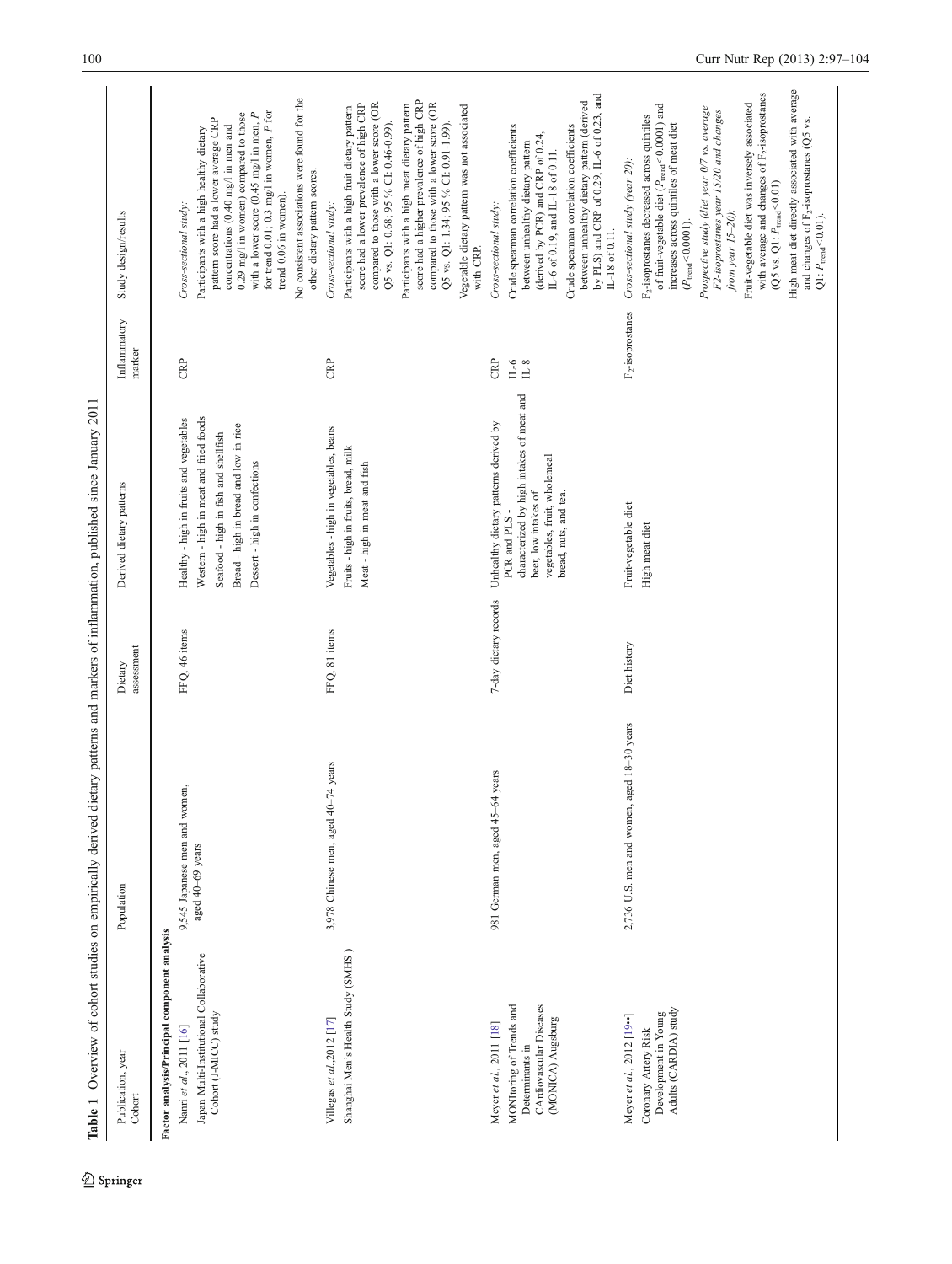| Table 1 (continued)                                                                                                        |                                                       |                       |                                                                                                                                                                                                                                                                                |                                                    |                                                                                                                                                                                                                                                                                                                                                                                                                                                                                                                                                                                                                                                                                                                                                                                                                                                                              |  |
|----------------------------------------------------------------------------------------------------------------------------|-------------------------------------------------------|-----------------------|--------------------------------------------------------------------------------------------------------------------------------------------------------------------------------------------------------------------------------------------------------------------------------|----------------------------------------------------|------------------------------------------------------------------------------------------------------------------------------------------------------------------------------------------------------------------------------------------------------------------------------------------------------------------------------------------------------------------------------------------------------------------------------------------------------------------------------------------------------------------------------------------------------------------------------------------------------------------------------------------------------------------------------------------------------------------------------------------------------------------------------------------------------------------------------------------------------------------------------|--|
| Publication, year<br>Cohort                                                                                                | Population                                            | assessment<br>Dietary | Derived dietary patterns                                                                                                                                                                                                                                                       | Inflammatory<br>marker                             | Study design/results                                                                                                                                                                                                                                                                                                                                                                                                                                                                                                                                                                                                                                                                                                                                                                                                                                                         |  |
| Malmö Diet and Cancer (MDC) study<br>Hlebowicz et al., 2011 [21]<br>Cluster analysis                                       | 4,999 Swedish men and women, aged 45-73 years         | Diet history          | White bread - high in white bread, low fat<br>Fibre-rich bread - high in fibre-rich bread<br>Low fat, high fibre - high in fruit, low fat<br>Sweets and cakes - high in sugary foods<br>Milk fat - high in high fat dairy<br>Many foods and drinks<br>milk, meats<br>margarine | Lp-PLA <sub>2</sub> mass<br>WBC count<br><b>BP</b> | "Milk fat" pattern (OR Q4 vs. Q1: 1.39; 95 %<br>pattern (OR Q4 vs. Q1: 1.25; 95 % CI 0.96-<br>Lp-PLA <sub>2</sub> mass in men (OR T3 vs. T1: 1.50;<br>No associations between dietary patterns and<br>(OR Q4 vs. Q1: 0.50; 95 % CI 0.33-0.76).<br>with Lp-PLA <sub>2</sub> mass in women (OR T3 vs.<br>1.63) directly associated with WBC count<br>Sweets and cakes pattern directly associated<br>associated with Lp-PLA <sub>2</sub> mass in women<br>CRP. "Fiber-rich bread" pattern inversely<br>(OR T3 vs. T1: 0.69; 95 % CI 0.54-0.87)<br>and men (OR T3 vs. T1: $0.62;$ 95 $\%$ CI<br>associated with WBC count in women<br>CI 0.97-1.98) and "sweets and cakes"<br>Milk fat pattern directly associated with<br>"Low-fat, high fiber" pattern inversely<br>T1: 1.29; 95 % CI 1.02-1.62)<br>Cross-sectional study:<br>95 % CI 1.1-2.05)<br>in women.<br>$0.40 - 0.96$ |  |
| Health, Aging and Body Composition<br>Anderson et al., 2012 [22]<br>Reduced rank regression<br>(ABC) study                 | 1,751 U.S. elderly men and women,<br>aged 70-79 years | FFQ, 108 items        | low-fat dairy, whole grains, poultry, fish<br>Healthy - high in fruits, vegetables,<br>High-fat dairy products<br>Sweets and desserts<br>Meat and alcohol<br><b>Breakfast</b> cereal<br>Refined grains                                                                         | TNF-a<br><b>CRP</b><br>$_{0-1}$                    | had lower IL-6 concentrations (1.7 pg/ml)<br>compared to those with dietary patterns<br>Participants with a healthy dietary pattern<br>high in sweets and desserts' (1.9 pg/ml;<br>No differences in TNF-a between dietary<br>No associations between dietary patterns<br>$P \le 0.05$ ) and high in high-fat dairy<br>and CRP (range 1.4-1.9 µg/ml).<br>patterns (ranges 2.7-3.2 pg/ml).<br>products (1.9 pg/ml; $P \le 0.05$ ).<br>Cross-sectional study:                                                                                                                                                                                                                                                                                                                                                                                                                  |  |
| MONItoring of Trends and Determinants<br>(MONICA) Augsburg survey<br>in CArdiovascular Diseases<br>Meyer et al., 2011 [18] | years<br>981 German men, aged 45-64                   | 7-day dietary records | intakes of meat and beer, low intakes<br>of vegetables, fruit, wholemeal<br>Unhealthy dietary patterns<br>derived by RRR - high<br>bread, nuts, and tea.                                                                                                                       | CRP<br>$_{\rm II-6}$<br>$_{\rm IL8}$               | by RRR and CRP of 0.33, IL-6 of 0.27, and<br>between unhealthy dietary pattern derived<br>Crude spearman correlation coefficients<br>Cross-sectional study:<br>IL-18 of 0.08.                                                                                                                                                                                                                                                                                                                                                                                                                                                                                                                                                                                                                                                                                                |  |
| Julia et al., 2013 [23••]<br>SU.VI.MAX study                                                                               | 2,031 French men and women, aged 35-60 years          | 24-hr dietary records | High vegetable, vegetable oil diet<br>High fatty fish, eggs, poultry diet<br>High meat, low fatty fish diet<br>High fruits, fruit juices diet                                                                                                                                  | <b>CRP</b>                                         | elevated CRP (OR 1.15; 95 % CI 1.00-1.32).<br>ratio) diet positively associated with risk of<br>associated with risk of elevated CRP (OR<br>High vegetable, vegetable oil diet inversely<br>High meat, low fatty fish (high n-6:n-3<br>Prospective study (12-year follow-up):<br>$0.88$ ; 95 % CI 0.78-0.98).                                                                                                                                                                                                                                                                                                                                                                                                                                                                                                                                                                |  |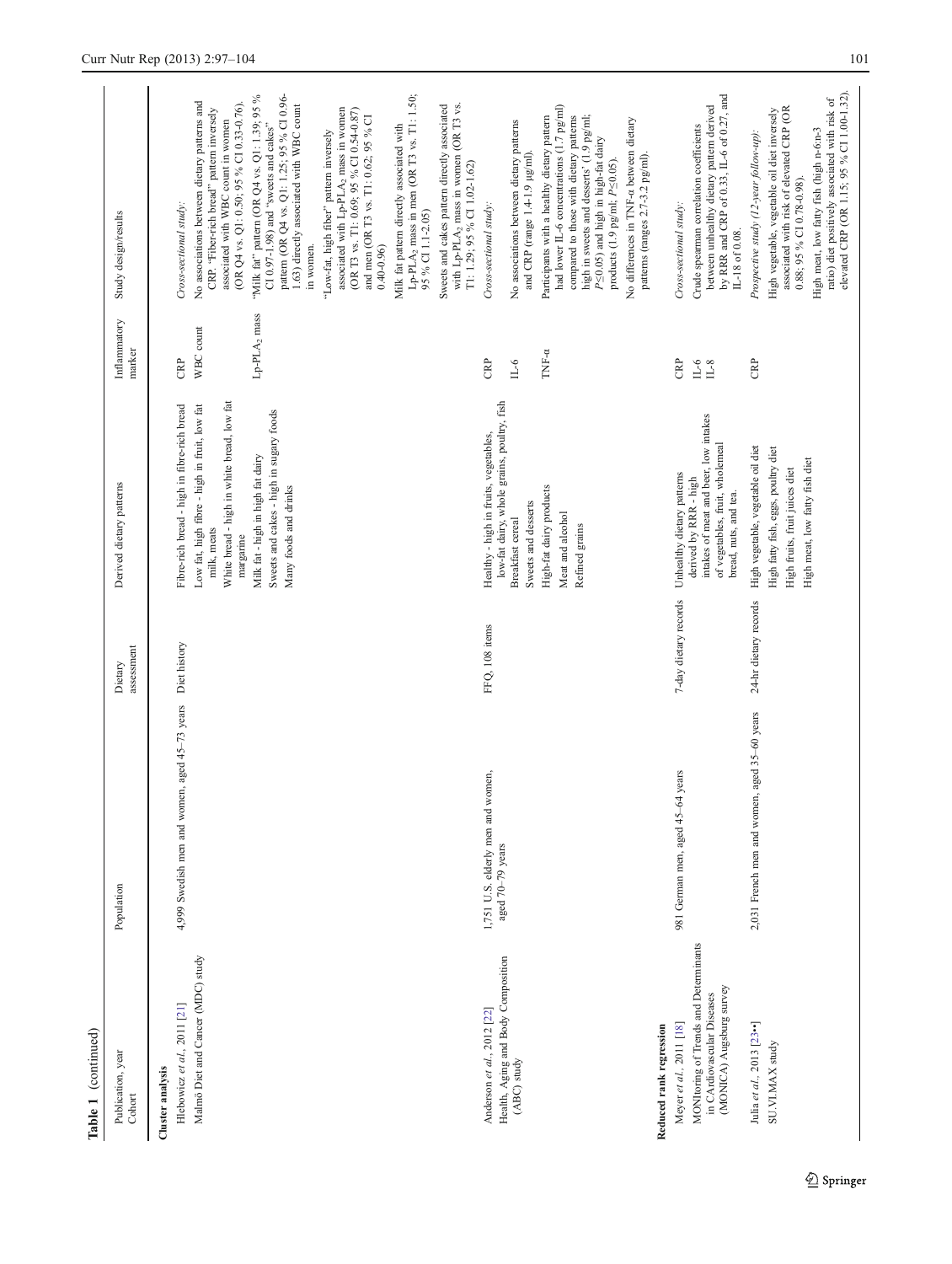| ۰,<br>$\sim$ |  |
|--------------|--|

Table 1 (continued)

| Publication, year<br>Cohort                                                                                                 | Population                                     | assessment<br>Dietary | Derived dietary patterns                                                                                                                                                                                             | Inflammatory<br>marker       | Study design/results                                                                                                                                                                                                                                                                                                                                                                                                          |
|-----------------------------------------------------------------------------------------------------------------------------|------------------------------------------------|-----------------------|----------------------------------------------------------------------------------------------------------------------------------------------------------------------------------------------------------------------|------------------------------|-------------------------------------------------------------------------------------------------------------------------------------------------------------------------------------------------------------------------------------------------------------------------------------------------------------------------------------------------------------------------------------------------------------------------------|
| Adults (CARDIA) study<br>Development in Young<br>Meyer et al., 2012 [19 •• ]<br>Coronary Artery Risk<br>biet quality scores | $2,736$ U.S. men and women, aged $18-30$ years | Diet history          | fish, low-fat dairy, poultry, tea,<br>beneficial, adverse, or neutral<br>effects - high in plant foods,<br>hypothesized general health<br>classifying food groups as<br>A priori dietary pattern by<br>whole grains. | F <sub>2</sub> -isoprostanes | $F_2$ -isoprostanes decreased across quintiles of the<br>a priori diet quality score ( $P_{\text{trend}}{\leq}0.0001$ ).<br>$F_2$ -isoprostanes (Q5 vs. Q1: $P_{\text{trend}}$ <0.01).<br>F2-isoprostanes year 15/20 and changes<br>associated with average and changes of<br>A priori diet quality score was inversely<br>Prospective (diet year 0/7 vs. average<br>Cross-sectional study (year 20):<br>from year $15-20$ ): |
| Montreal Ottawa New Emerging<br>Team (MONET) study<br>Lavoie et al., 2013 [24]                                              | years<br>124 Canadian women, aged 46-70        | 3-day food records    | intake, SFA, cholesterol, dietary Na intake<br>products, vegetables and fruits,<br>milk products, meat; total fat<br>Canadian Healthy Eating Index<br>(C-HEI), components: grain                                     | Ê                            | Participants with high-physical activity energy<br>compared to participants with low-physical<br>activity energy expenditure/low-C-HEI<br>significantly lower mean CRP values<br>expenditure/high-C-HEI scores had<br>Cross-sectional study:<br>(P < 0.05)                                                                                                                                                                    |

positively correlated with CRP  $(r=0.33)$  and IL-6  $(r=0.27)$ but poorly with IL-18 ( $r=0.08$ ) [[18\]](#page-7-0). In 2,031 middle-aged men and women from the SU.VI.MAX study (2013), the long-term relationship between dietary patterns derived by RRR and CRP has been investigated [\[23](#page-7-0)••]. Nutrients that have been consistently associated with inflammation in previous literature were chosen as responses for RRR; i.e., several poly unsaturated fatty acids and antioxidant micronutrients. A baseline dietary pattern high in vegetables, olive oil, and vegetable oil was associated with a lower risk of elevated CRP of >3 mg/l after 12 years of follow-up (OR top vs. lowest tertile 0.69; 95 % CI 0.49-0.95). Contrasting but not significant findings were observed for an unhealthy diet high in processed and organ meat, poultry, eggs, and low in fatty fish (OR top vs. lowest tertile 1.21; 95 % CI 0.87-1.67) [[23](#page-7-0)••]. However, baseline CRP was not measured, limiting the exclusion of participants with elevated CRP at baseline, the adjustment for baseline concentrations, and the assessment of long-term changes in CRP. By including prior knowledge on the link between diet and inflammation, RRR derived dietary patterns may be more useful to detect associations with inflammatory markers.

# Diet Quality Scores

Only two recently published cohort studies were identified using diet quality scores. The Healthy Eating Index adapted for the Canadian population (C-HEI) was used among 124 Canadian middle-aged women of the MONET study (2013) [\[24](#page-7-0)]. The C-HEI is created based on consumed servings of foods (e.g., grain products, fruits and vegetables, dairy, and meat), levels of nutrient intake (including total fat, saturated fatty acids, cholesterol, and sodium), and the variety in total food consumption. Participants  $(n=33)$  with a high-physical activity energy expenditure level (>958 kcal/d) and high C-HEI score (>83.3 of 100) had significantly lower CRP concentrations (logarithmically transformed CRP of 0.26 mg/l) than those with a low-physical activity energy expenditure level and low C-HEI (0.39 mg/l) [[24](#page-7-0)]. The C-HEI, however, includes nutrients in the score system and no distinction is made between whole or refined grain products or (saturated) fat content of dairy and meats. These factors were taken into account in the a priori diet quality score used in the aforementioned CARDIA study (2012) [\[19](#page-7-0)••]. This score considered hypothesized general health effects of foods or food groups as well as quintile levels of intake. A healthy dietary pattern with high average daily intakes of fruits (2.5 servings), vegetables (1.6 servings of green and 0.5 of yellow vegetables), whole grains (2.2 servings), and seeds and nuts (1.9 servings) was inversely associated cross-sectionally with average (top vs. lowest quintile  $P$  for trend <0.0001) and prospectively with changes (top vs. lowest quintile P for trend  $\leq 0.01$ ) of F<sub>2</sub>-isoprostane concentrations [\[19](#page-7-0)••].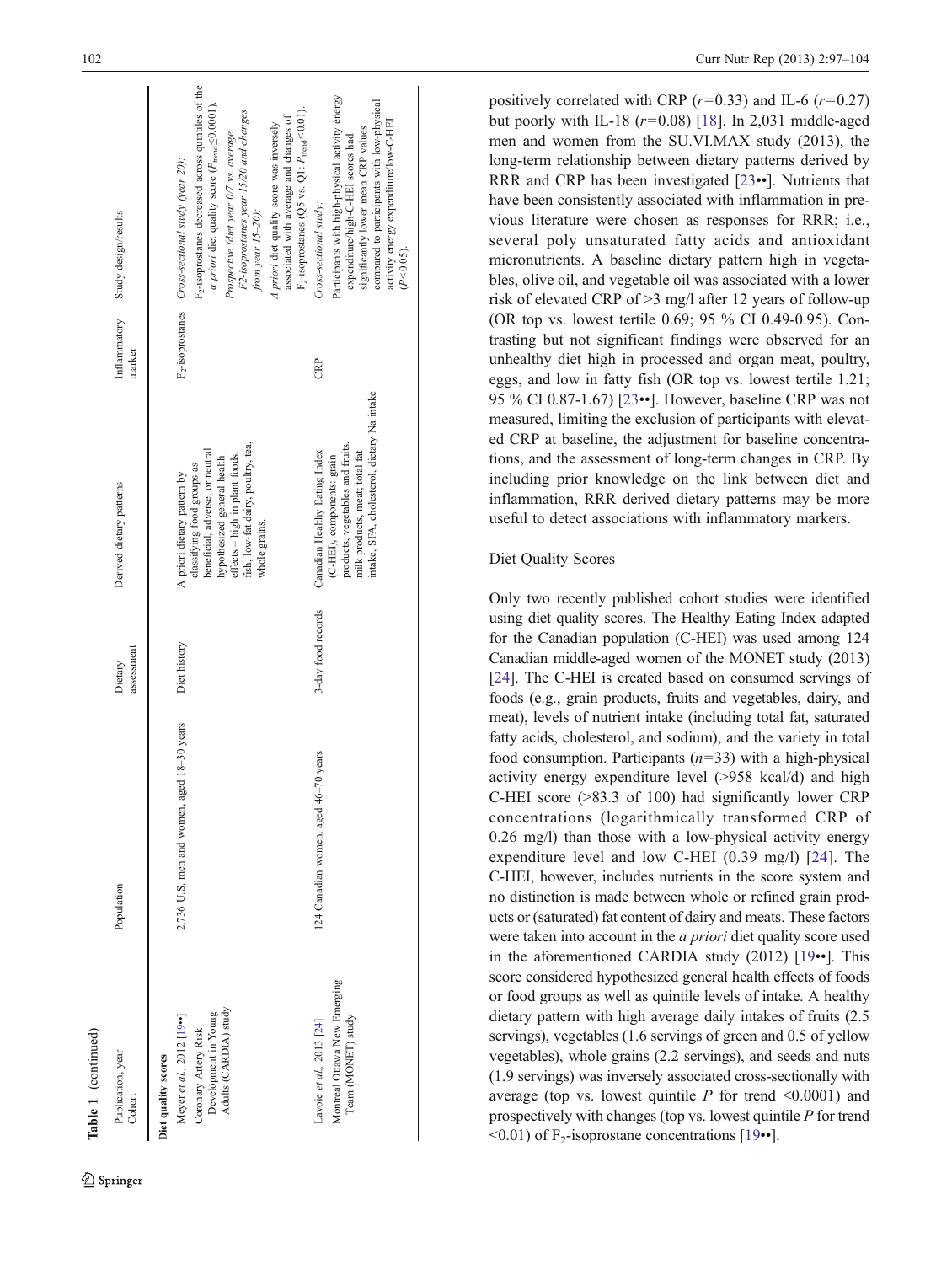#### <span id="page-6-0"></span>Conclusions

Overall, the results of recently published cohort studies support findings of previous cross-sectional studies suggesting that consuming a healthy type of diet characteristically abundant in fruit and vegetables is associated with lower concentrations of CRP and other inflammatory markers. In contrast, unfavorable associations were found between eating a western unhealthy type of diet (e.g., high in meat) and inflammatory markers. These findings were observed in studies that derived dietary patterns by means of factor analysis, RRR, and a priori definitions, but not in those using cluster analyses. Due to the use of different statistical procedures, the defined dietary patterns appear similar but may comprise different accompanying foods or individuals characteristic for the population under investigation. Comparisons of absolute intakes of foods or food groups between studies are hindered since only one study reported absolute intakes [\[19](#page-7-0)••], other studies reported dietary pattern composition as energy percentages of highly contributing food sources [[21](#page-7-0)] or nutrients [[22](#page-7-0)], factor loadings [\[16](#page-7-0)–[18](#page-7-0), [23](#page-7-0)••], or scores for individual dietary components [\[24\]](#page-7-0).

This also limits judgement of whether a healthy dietary pattern may have clinically relevant effects on inflammatory markers. Future studies therefore need to describe clearly derived dietary patterns by presenting absolute intakes of foods and food groups to enable comparisons between studies and to characterise a typical dietary pattern that may beneficially influence inflammation.

Cluster and factor analyses are useful approaches for exploring characteristic dietary patterns of a specific population and hypothesis generation in relation to health outcomes; however, such dietary patterns are only crude indicators of a (un)healthy dietary pattern. Because scientific knowledge is integrated in RRR and a priori scores to derive dietary patterns studies, it is not surprising that these approaches found stronger associations with inflammatory markers. Given the synergistic effects of complex whole foods and the call for food-based dietary guidelines [[25\]](#page-7-0), it is important to operationalize dietary patterns based on foods instead of nutrients. Such an approach has been applied in the CARDIA study in which an a priori dietary patterns was defined by rating foods or food groups as beneficial, adverse, or neutral according to hypothesized health effects [\[19](#page-7-0)••]. In contrast to other diet quality scores, this approach also takes into account the quantity of food consumption. As shown by two cohort studies [[18,](#page-7-0) [19](#page-7-0)••], it is worth comparing dietary patterns derived by various approaches to understand their different characteristics and their results related to inflammatory markers.

Two recently published prospective cohort studies on dietary patterns and inflammation added important knowledge to this research area confirming the beneficial cross-sectional associations found between a healthy type of

diet and inflammatory markers [\[19](#page-7-0)••, [23](#page-7-0)••]. Such studies are important from an aetiological point of view because pathophysiological processes underlying the inflammation and the development of atherosclerosis are in constant continuation during the life-course. Little evidence is available for the impact of long-term adherence to a healthy dietary pattern using repeated measurements and changes in inflammation and atherosclerosis throughout the life span. To the best of our knowledge, only one relatively long-term, randomized, controlled trial of 2 years has been published, which found that patients with the metabolic syndrome adherent to a Mediterranean-style of diet had a significant reduction of CRP compared with the control group consuming a prudent diet [[26](#page-7-0)••]. With regards to atherosclerosis and life-course analysis, a recently published prospective cohort study following 373 healthy participants since age 13 years for an of average 24 years suggested a favorable association between adherence to a Mediterranean diet throughout adolescence and early adulthood and stiffer carotid arteries in adulthood [\[27](#page-7-0)••]. The research question of whether consuming a healthy dietary pattern from younger age delays atherogenesis and lowers the number of CVD cases at later life is a challenge for future nutritional epidemiology research.

Acknowledgments The authors thank Professor P. Greenland for helpful advice in reading the manuscript. L.M. Oude Griep and Q. Chan are supported by grants R01 HL50490 and R01 HL084228 from the National Heart, Lung, and Blood Institute, National Institutes of Health (Bethesda, MD).

Conflict of Interest Linda M. Oude Griep declares she has no conflict of interest.

Huifen Wang declares she has no conflict of interest. Queenie Chan declares she has no conflict of interest.

# References

Papers of particular interest, published recently, have been highlighted as

- Of importance
- Of major importance
- 1. Lozano R, Naghavi M, Foreman K, et al. Global and regional mortality from 235 causes of death for 20 age groups in 1990 and 2010: a systematic analysis for the Global Burden of Disease Study 2010. Lancet. 2012;380:2095–128.
- 2. Ross R. Atherosclerosis–an inflammatory disease. N Engl J Med. 1999;340:115–26.
- 3. Libby P. Inflammation in atherosclerosis. Nature. 2002;420:868–74.
- 4. Knekt P, Ritz J, Pereira MA, et al. Antioxidant vitamins and coronary heart disease risk: a pooled analysis of 9 cohorts. Am J Clin Nutr. 2004;80:1508–20.
- 5. Ye Z, Song H. Antioxidant vitamins intake and the risk of coronary heart disease: meta-analysis of cohort studies. Eur J Cardiovasc Prev Rehabil. 2008;15:26–34.